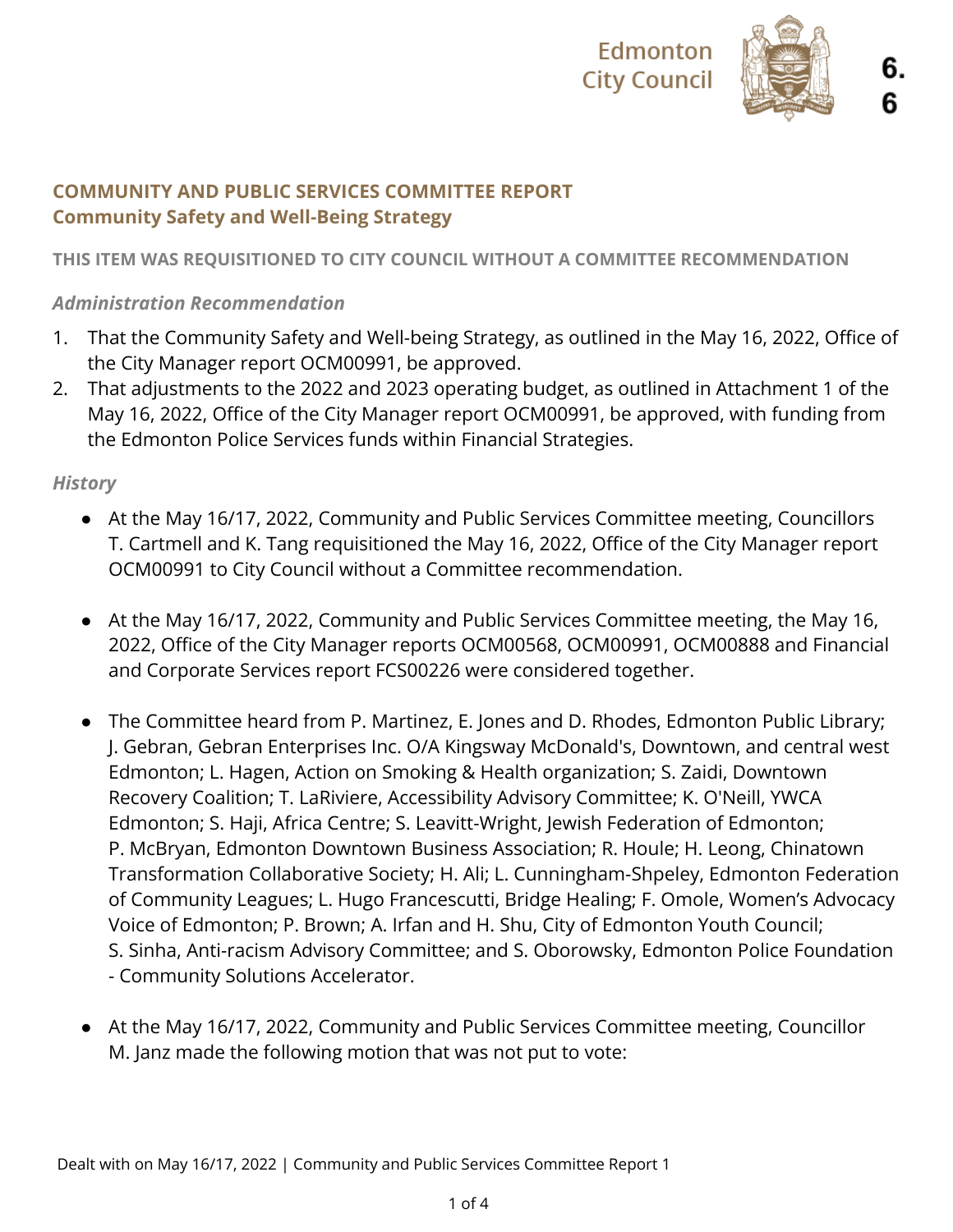- 1. That the Community Safety and Well-being Strategy, as outlined in the May 16, 2022 Office of the City Manager report OCM00991 and Attachments 2 and 3, be approved.
- 2. That the following adjustments to the 2022 and 2023 operating budget, as outlined in Attachment 1 of the May 16, 2022 Office of the City Manager report OCM00991, be approved, with funding from the Edmonton Police Services funds within Financial Strategies:
	- i. That the Office of the City Manager 2022 operating budget be increased by \$1,500,000 on a one-time basis, with funding from the Edmonton Police Services Funds held within Financial Strategies for the purpose of creating microgrants as per the Community Safety and Well-being strategy as outlined in Attachments 1 and 3 of the May 16, 2022, Office of the City Manager report OCM00991.
	- ii. That the Office of the City Manager 2022 operating budget be increased by \$1,500,000 in 2022 and \$555,000 in 2023 on an on-going basis, with funding from the Edmonton Police Service Funds held within Financial Strategies for the Integrated Call Evaluation and Dispatch Centre purpose as outlined in Attachments 1 and 3 of the May 16, 2022, Office of the City Manager OCM00991 report.
	- iii. That the Social Development Branch 2022 operating budget be increased by \$811,000 on an on-going basis, with funding from the Edmonton Police Service Funds held within Financial Strategies for the Indigenous Framework Implementation as outlined in Attachments 1 and 3 the May 16, 2022, Office of the City Manager report OCM00991.
	- iv. That the Infrastructure Planning and Design Branch 2022 operating budget be increased by \$1,000,000 on a one-time basis, with funding from the Edmonton Police Service Funds held within Financial Strategies for the Indigenous-led Shelter as outlined in the report and Attachments 1 and 3 of the May 16, 2022, Office of the City Manager report OCM00991.
	- v. That the Social Development Branch 2022 operating budget be increased by \$1,000,000 on a an on-going basis, with funding from the Edmonton Police Service Funds held within Financial Strategies for the Extreme Weather Protocol as outlined in the report and Attachments 1 and 3 of the May 16, 2022, Office of the City Manager report OCM00991.
	- vi. That the Social Development Branch 2022 operating budget be increased by \$25,000 on a one-time basis, with funding from the Edmonton Police Service Funds held within Financial Strategies for the purpose of Drug Poisoning Response as outlined in Attachments 1 and 3 of the May 16, 2022, Office of the City Manager report OCM00991.
	- vii. That the Community Standards and Neighbourhoods Branch 2022 operating budget be increased by \$415,000 on an on-going basis, with funding from the Edmonton Police Service Funds held within Financial Strategies for the purpose of Community Safety Peace Officers Training and Professional

Dealt with on May 16/17, 2022 | Community and Public Services Committee Report 1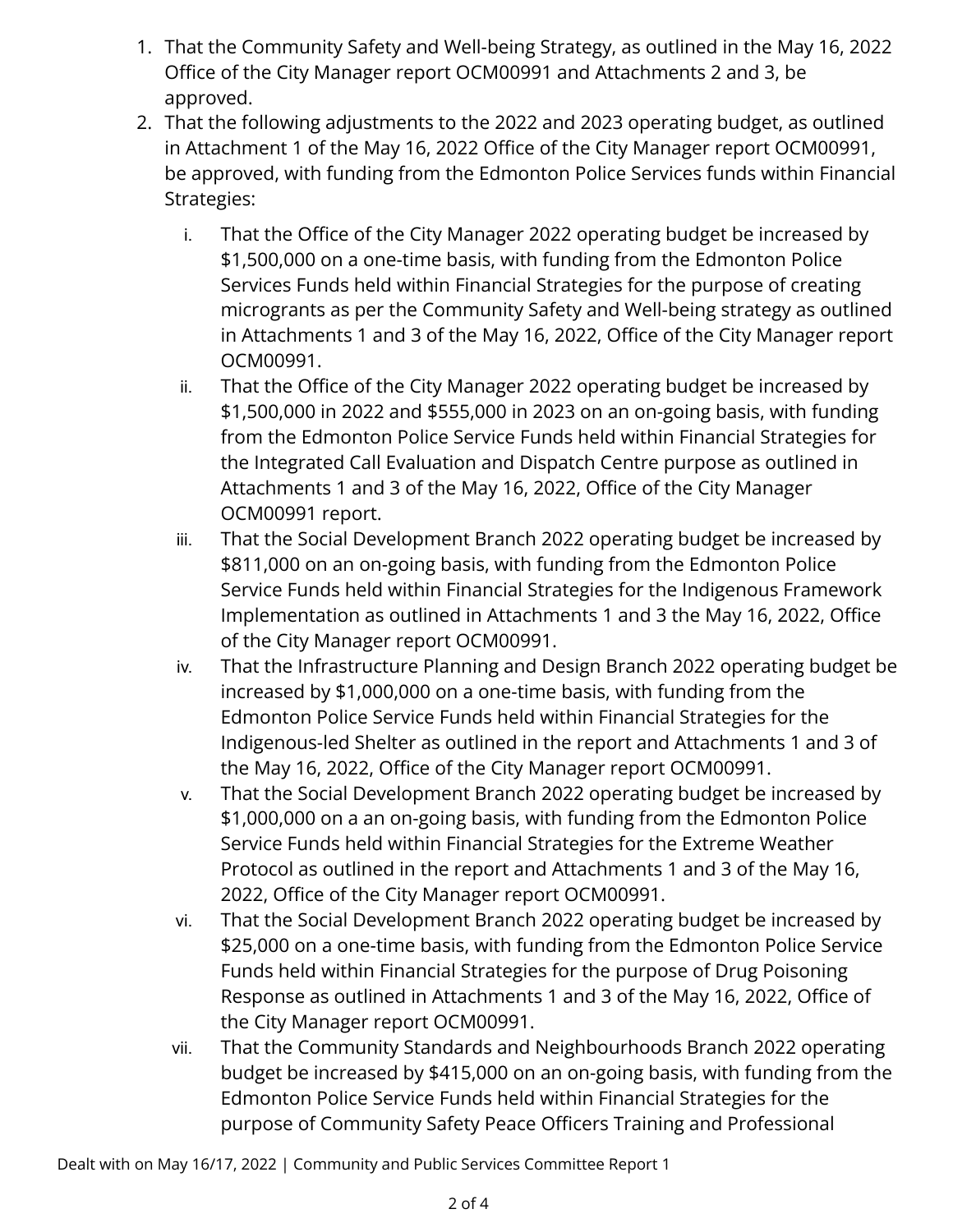Standards Centre of Excellence as outlined in Attachments 1 and 3 of the May 16, 2022, Office of the City Manager report OCM00991.

- viii. That the Social Development Branch 2022 operating budget be increased by \$1,622,000 on an on-going basis, with funding from the Edmonton Police Service Funds held within Financial Strategies for the purpose of Community Wellness as outlined in Attachments 1 and 3 of the May 16, 2022, Office of the City Manager report OCM00991.
- ix. That the Boards and Authorities/Edmonton Public Library 2022 operating budget be increased by \$200,000 on a one-time basis, with funding from the Edmonton Police Service Funds held within Financial Strategies for the purpose of Sing, Sign, Laugh and Learn Program as outlined in Attachments 1 and 3 of the May 16, 2022, Office of the City Manager report OCM00991.
- x. That the Social Development Branch 2022 operating budget be increased by \$290,000 on a one-time basis, with funding from the Edmonton Police Service Funds held within Financial Strategies for the purpose of Bridge Healing Centre as outlined in Attachments 1 and 3 of the May 16, 2022, Office of the City Manager report OCM00991.
- At the May 16/17, 2022, Community and Public Services Committee, Councillor K. Tang made the following amendment that was not put to vote:

Part 2. ix., Edmonton Public Library: Sing, Sign, Laugh and Learn Program:

That Action 9, Edmonton Public Library: Sing, Sign, Laugh and LearnProgram, as outlined in Attachment 1 of the May 16, 2022, Office of the City Manager report OCM00991, be removed and that the funding be used to supplement Action 6, Drug Poisoning Response, for tangible actions other than education and awareness campaigns, working with service providers to address current Council motions on the opioid crisis.

● At the May 16,/17, 2022, Community and Public Services Committee, Councillor J. Wright made the following amendment that was not put to vote:

Part 2. ii., Integrated Call Evaluation and Dispatch Centre:

That Action 2, Integrated Call Evaluation & Dispatch Centre, be removed and the funds be re-allocated as follows:

- That the Social Development Branch 2022 operating budget be increased by \$400,000 on an ongoing basis for the Drug Poisoning response to enable Social Development to hire a full-time employee (FTE) to manage the file, continue the coordination of partners and to fund key activities as outlined in Attachment 3.
- That the Community Standards and Neighbourhood Branch 2022 operating budget hold the remaining funds in abeyance for further engagement with the Edmonton Federation of Community Leagues to support local community initiatives for safe, healthy and active communities as they move towards COVID-19 recovery.